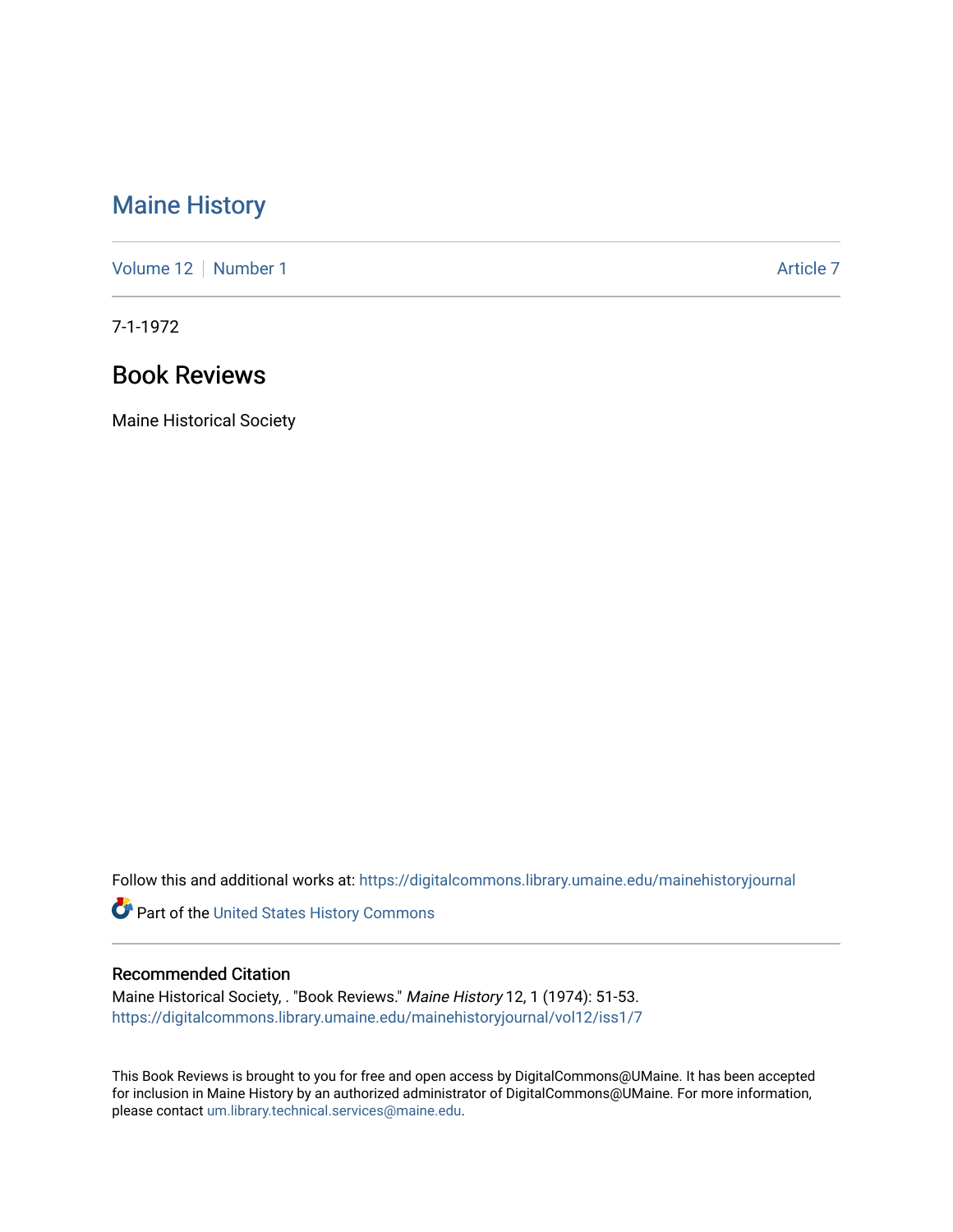## *WRITINGS IN MAINE HISTORE Books*

*During the month of September, members of the Maine Historical Society will receive two publisher's announcements, both mailings have been authorized by the Standing Committee in order to enable members to purchase three Maine titles of unusual interest at <sup>a</sup> discount if they so desire.*

The first announcement will contain welcome news that William Willis<sup>1</sup> *History of Portland* will be available in mid-November. The 1865 revised edition is being reprinted by the New Hampshire Publishing Company in cooperation with the Maine Historical Society. It seems singularly appropriate that this valuable old classic should reappear in this, our sesquicentennial year. Not only was Willis president of the Society from <sup>1855</sup> to 1865, it was his *History of Portland* (Part I) which made up the bulk of the first volume of *Collections* ever published by this Society.

For the past three or four years, the New Hampshire Publishing Company has been extremely active turning out superb reprints of great regional interest. In this day of shoddy reprints, wherein our gratitude at having a title back in-print outweighs our judgement of quality, New Hampshire Publishing Company reprints stand out like <sup>a</sup> beacon. Thick, quality papers, crystal clear registration, superb, original design -- these high standards are met in every title examined thus far.

Of particular interest to readers of the *Newsletter* are the following recent reprints:

Springer, John S. *Forest Life and Forest Trees.*

(1851) Reprint, New Hamp. Pub. Co., 1971. Hubbard, Lucius L. *Woods and Lakes of Maine.*

(1888) Reprint, New Hamp. Pub. Co., 1971.

Carter, Robert. *Carterfs Coast of New England. (A new* edition of *A Sumner Cruise on the Coast*

*of New England,* 186U) New Hamp. Pub. Co., 1969.

In addition to the above titles, the New Hampshire Publishing Company has courageously reprinted two key bibliographies which, though New Hampshire oriented, are of obvious interest to students of Maine history: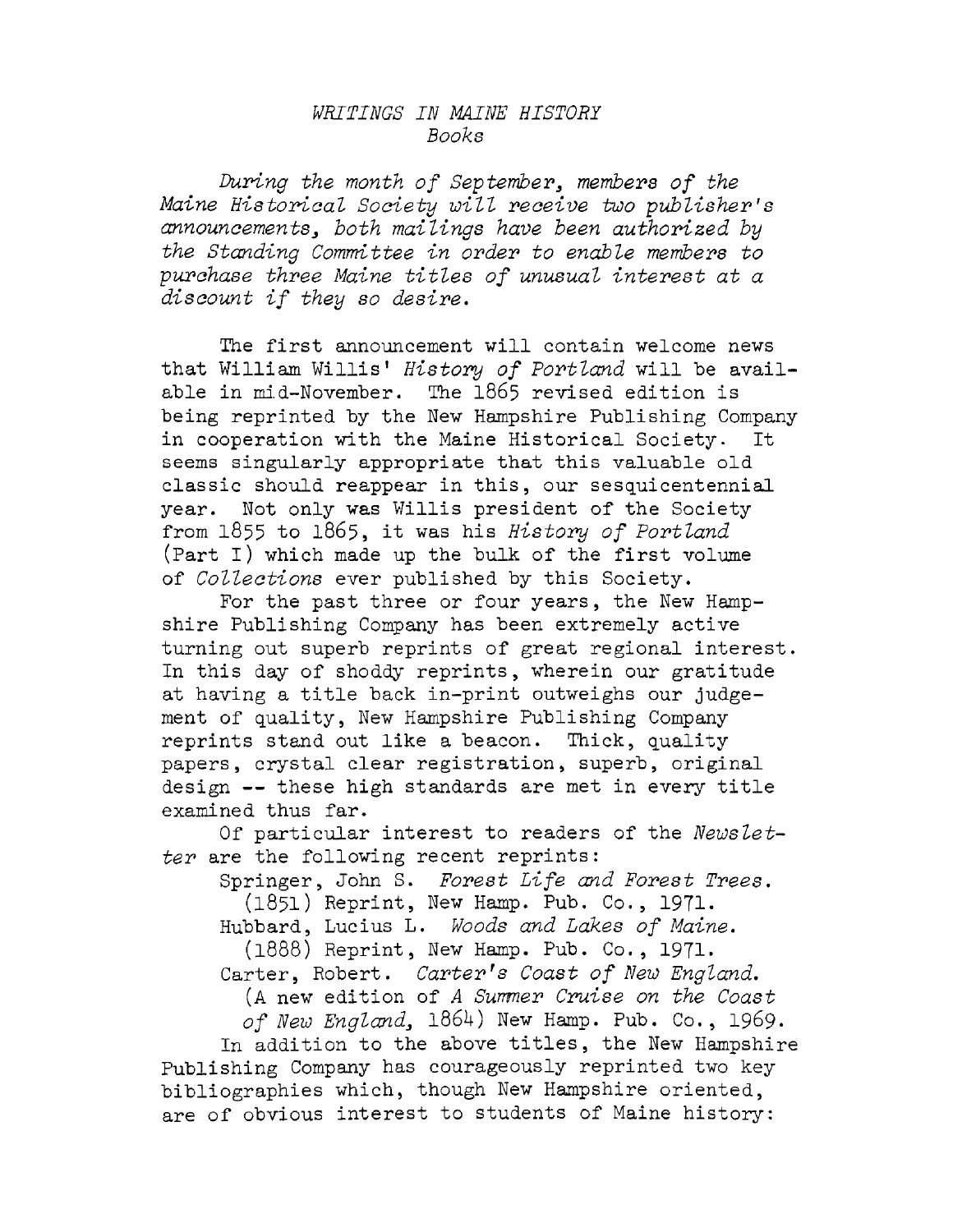Bent, Allen H. *<sup>A</sup> Bibliography of the White Mountains* (1911). Reprint, New Hamp. Pub.Co., 1971- Hammond, Otis G. *<sup>A</sup> Check List of New Hampshire Local History* (1925)\* Reprint, New Hamp. Pub. Co., 1971.

An old converted textile mill, right across the Salmon Falls River in the little town of Somersworth, New Hampshire, houses this extraordinary enterprise presided over by publisher John Ballentine. A real bonanza for lovers of regional history and well-made books.

*The second publisher's announcement* will excite those members with a special interest in the history of Maine'<sup>s</sup> prime industry, lumbering. The Maine Studies Committee, University of Maine at Orono, will offer their latest publication to members of the Historical Society at a special discount price: David C. Smith'<sup>s</sup> *<sup>A</sup> History of Lumbering in Maine, 1861-1960,* published in August. At the same time, the Committee has provided for <sup>a</sup> reprinting of Richard G. Wood'<sup>s</sup> earlier study (1935) *<sup>A</sup> History of Lumbering in Maine, 1820-1861* with a new introduction by David C. Smith. Since the volumes complement each other, both will be offered to members of the Society by the Maine Studies Committee at discount prices.

The Maine Studies Series, of which Smith'<sup>s</sup> *History of Lumbering, 1861-1960* is number ninety-three, has been published since the <sup>1920</sup>'<sup>s</sup> (2nd series) generally with so little fanfare that many students of Maine history have forgotten or are unaware of how much good material is still available in the series. In recent years, volumes have become far more appealing to the eye, and we understand that plans are underway to further bolster the series.

Smith'<sup>s</sup> new book covering the period 1861-1960 is of fundamental importance to any study of Maine'<sup>s</sup> history, obviously, and we are indeed pleased that the Maine Studies Committee is willing to offer this special package to members of the Society. The book will be fully reviewed on these pages in <sup>a</sup> future issue.